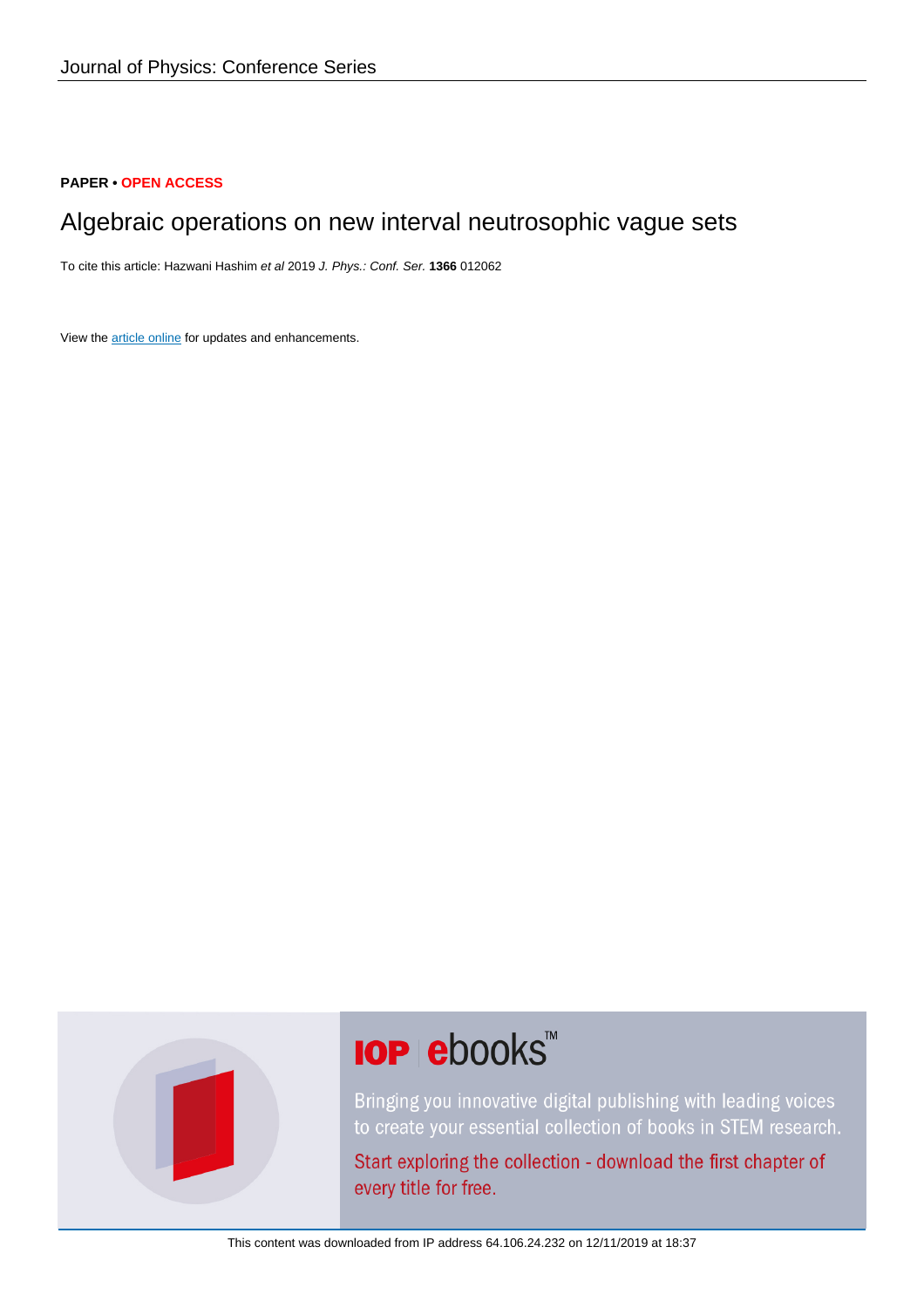# **Algebraic operations on new interval neutrosophic vague sets**

# **Hazwani Hashim1 , Lazim Abdullah2 and Ashraf Al-Quran3**

1 Faculty of Computer and Mathematical Sciences, *Universiti Teknologi Mara*, Kelantan, Campus Machang, Kelantan 18500 Malaysia 2 School of Infromatics and Applied Mathematics, *University Malaysia Terengganu*, 20130 Kuala Terengganu, Terengganu, Malaysia 3 Departments of Mathematics, Faculty of Science, *Jerash University Jerash*, 26150 Jordan

E-mail: <sup>1</sup>[hazwanihashim@kelantan.uitm.edu.my,](mailto:hazwanihashim@kelantan.uitm.edu.my) <sup>2</sup>lazim\_umt.edu.my and <sup>3</sup>a.quraan@jpu.edu.jo

**Abstract**. The interval neutrosophic set plays an important role to handle indeterminacy and inconsistency of information during decision making process. Recently, the interval neutrosophic vague sets have been proposed as an extension of the neutrosophic sets. Similar with other sets, this newly proposed set have to fulfill some algebraic operations. This paper aims to present algebraic operations for the interval neutrosophic vague sets. Some algebraic operations on interval neutrosophic vague set are introduced. Specifically, algebraic operations of addition, multiplication, scalar multiplication and power for the interval neutrosophic vague sets are presented. In addition, several related examples are also presented together with supporting proofs.

# **1. Introduction**

The uncertain theories such as fuzzy set theory [1], vague set theory [2] and rough set theory [3] are developed to solve imprecise and uncertain information that arise in decision making process. However, the problem with all these theories is they do not handle the indeterminate and inconsistent information. Therefore, Smarandache introduced a new theory namely neutrosophic set (NS in short). The NS is a new mathematical tool for dealing with problems involving incomplete, indeterminate and inconsistent information. A neutrosophic set consists of three membership functions which are truth-membership function (T), indeterminacy-membership (I) function and falsity-membership function (F). All these memberships lied in  $\left| 0^{-1} \right|$ , the non-standard unit interval [4]. However, this unit interval is difficult to apply in the real applications. Therefore, single valued neutrosophic set (SVNS) was proposed Wang et al., [5]. The operations and relations between two SVNSs are defined namely subset, equality, complement, union and intersection. Meanwhile operations between two SVN-numbers are formulated by Liu and Wang [6]. These operations including addition, multiplication, scalar multiplication and power.

Recently, researchers have shown an interest on research and application of a neutrosophic set. Different sets were rapidly developed and proposed in the literature such as [7-14] etc. These extensions of neutrosophic set have been used in many areas such as aggregation operators, decision making, image processing, information measures, graph and algebraic structures [15]. Karaaslan and Hayat [16] developed the concept of single valued neutrosophic matrices and operations of SVN-matrices were discussed. Meanwhile, Ali and Smrandache [7] proposed a complex neutrosphic set which is an

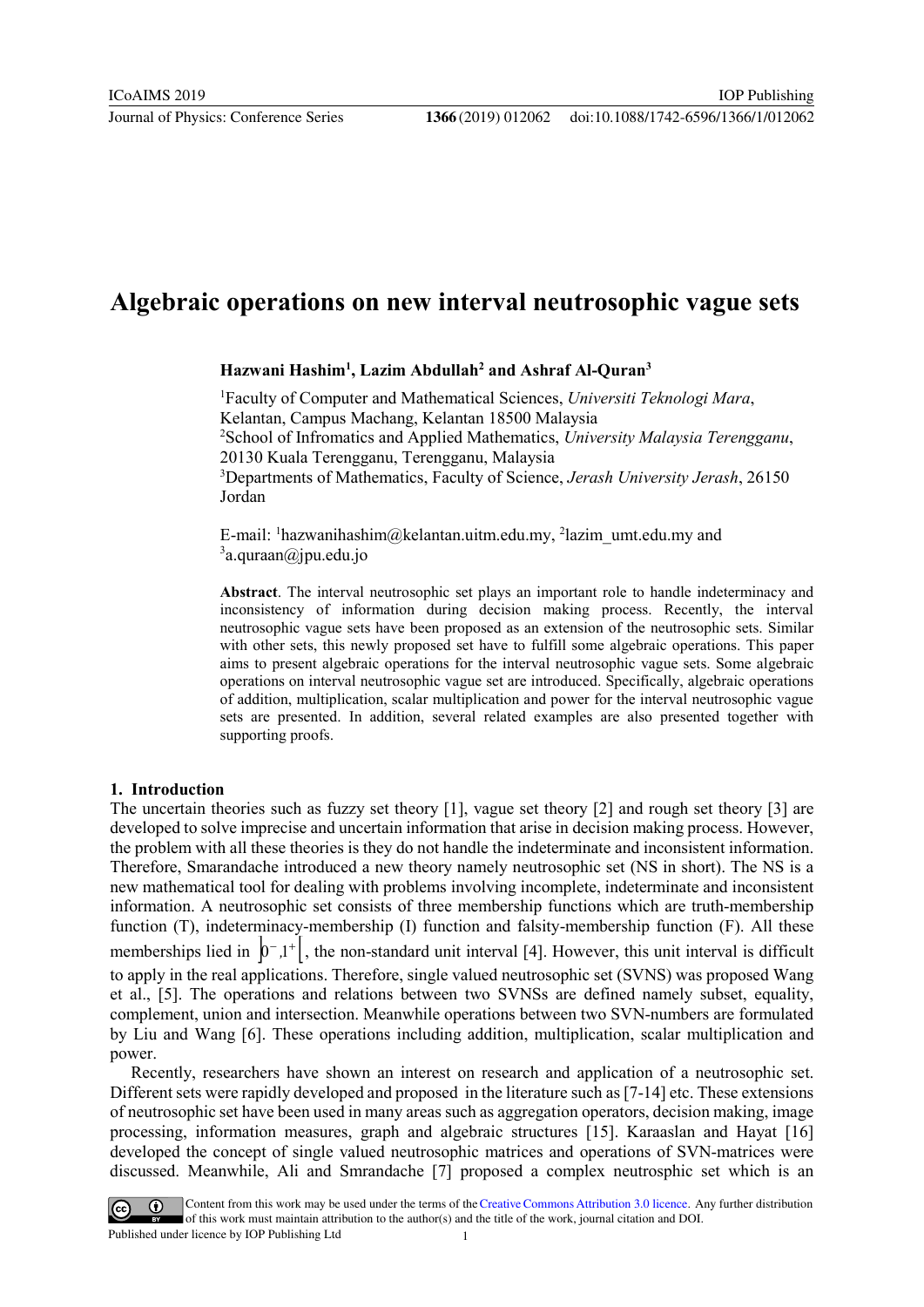extension of complex fuzzy set. Ali et al., [14] proposed a new notation on interval complex neutrosophic set (ICNS) since complex neutrosophic set cannot deal with unclear and vague information. ICNS is defined along with several set theoretic operations and the operational rules. Ye [17] proposed trapezoidal neutrosophic set based on combination of trapezoidal fuzzy number and a SVNS. Some operational rules, score and accuracy for this set is defined. In line with these developments, the purpose of this paper is to define new algebraic operations on newly defined interval neutrosophic vague set as a novel notation [18]. This study also generalizes the basic properties of these operations such as commutative law and relevant law. This paper is organized as follows. We first present the basic definition of neutrosophic set and single value neutrosophic set that are useful for discussion. We then establish a new concept of interval neutrosophic vague set and define its algebraic operations with illustrative example. We also present some related properties and supporting proofs. Finally, we conclude the paper.

# **2. Preliminaries**

In this section, neutrosophic set and INVS are presented.

*2.1 Single Valued Neutrosophic Set (SVNS)*

# **Definition 2.1** [5]

Let *X* be a universe of discourse. Then a neutrosophic set is defined as follows:

$$
A = \{x, \langle T_A(x), I_A(x), F_A(x) \rangle : x \in X\}
$$

which is characterized by a truth-membership function, an indeterminacy membership function and falsity-membership function where  $T, I, F : X \to \int_0^1 1^+ \left[ \text{ and } 0^- \le T_A(x) + I_A(x) + F_A(x) \le 3^+ \right]$ . For application in real scientific and engineering areas, Wang et al., proposed the concept of a single valued neutrosophic set as follows:

Operations between two SVN-numbers are defined by [6]. It is recalled as follows: Let  $x = (T_1, I_1, F_1)$  and  $y = (T_2, I_2, F_2)$  be two SVNS, then the operations are defined:

i. 
$$
x \oplus y = (T_1 + T_2 - T_1, T_2, I_1 I_2, F_1 F_2).
$$

ii. 
$$
x \otimes y = (T_1 T_2, I_1 + I_2 - I_1 I_2, F_1 + F_2 - F_1 F_2).
$$

iii. 
$$
\lambda x = ((1 - (1 - T_1)^{\lambda}, I_1^{\lambda}, F_1^{\lambda})).
$$

iv. 
$$
x^{\lambda} = (T_1^{\lambda} \cdot 1 - (1 - T_1^{\lambda}) \cdot 1 - (1 - F_1^{\lambda}) ).
$$

# *2.2 Interval Neutrosophic Sets* **Definition 2.2** [19]

An interval neutrosophic set (INS) *A* in *X* is characterized by truth-membership function  $T_A(x)$ , indeterminacy membership functions  $I_A(x)$  and falsity-membership functions  $F_A(x)$  defined as follows:

For two IVNS,

$$
A_{INS} = \left\langle x, \left( \left[ T_A^L(x), T_A^U(x) \right] \left[ I_A^L(x), I_A^U(x) \right] \left[ F_A^L(x), F_A^U(x) \right] \right) \rangle x \in X \right\rangle \text{ and}
$$
  
\n
$$
B_{INS} = \left\langle x, \left( \left[ T_B^L(x), T_B^U(x) \right] \left[ I_B^L(x), I_B^U(x) \right] \left[ F_B^L(x), F_B^U(x) \right] \right) \rangle x \in X \right\rbrace.
$$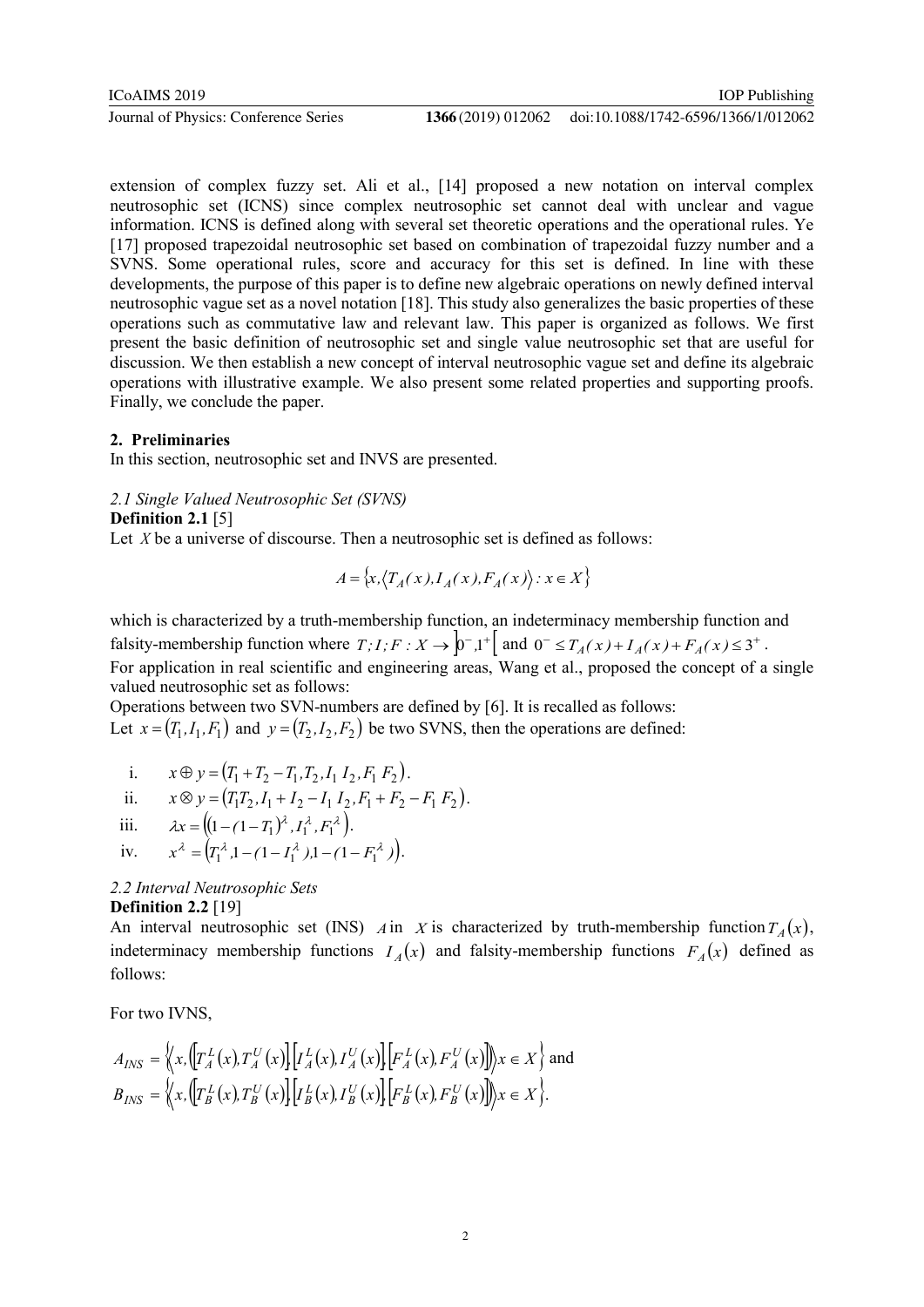# doi:10.1088/1742-6596/1366/1/012062

# *2.3 Interval Neutrosophic Vague Sets* **Definition 2.3** [18]

An interval valued neutrosophic vague set  $A_{\text{INV}}$  is also known as INVS in the universe of discourse *X* . An INVS is characterized by truth membership, indeterminacy membership and falsity-membership functions defined as:

$$
A_{INV} = \left\{ x, \left[ \widetilde{T}_{A}^{L}(x), \widetilde{T}_{A}^{U}(x) \right] \left[ \widetilde{T}_{A}^{L}(x), \widetilde{T}_{A}^{U}(x) \right] \left[ \widetilde{F}_{A}^{L}(x), \widetilde{F}_{A}^{U}(x) \right] > | x \in X \right\}
$$
  

$$
\widetilde{T}_{A}^{L}(x) = \left[ T^{L^{-}}, T^{L^{+}} \right], \widetilde{T}_{A}^{U}(x) = \left[ T^{U^{-}}, T^{U^{+}} \right], \widetilde{T}_{A}^{L}(x) = \left[ I^{L^{-}}, I^{L^{+}} \right], \widetilde{T}_{A}^{U}(x) = \left[ I^{U^{-}}, I^{U^{+}} \right] \text{and}
$$
  

$$
\widetilde{F}_{A}^{L}(x) = \left[ F^{L^{-}}, F^{L^{+}} \right], \widetilde{F}_{A}^{U}(x) = \left[ F^{U^{-}}, F^{U^{+}} \right] \text{ where}
$$

1) 
$$
T^{L+} = 1 - F^{L-}
$$
,  $F^{L+} = 1 - T^{L-}$ ,  
\n2)  $T^{U+} = 1 - F^{U-}$ ,  $F^{U+} = 1 - T^{U-}$ ,  
\n3)  $-0 \le T^{L-} + T^{U-} + I^{L-} + I^{U-} + F^{L-} + F^{U-} \le 4^+$ ,  
\n4)  $-0 \le T^{L+} + T^{U+} + I^{L+} + I^{U+} + F^{L+} + F^{U+} \le 4^+$ .

# **Definition 2.4** [18]

Let  $\Phi_{J\!N\!V}$  be an INVS of the universe *X* where  $\forall x_i \in X$ ,

$$
\widetilde{T}^{L}_{\Phi_{INV}}(x) = [1,1], \widetilde{T}^{U}_{\Phi_{INV}} = [1,1], \n\widetilde{I}^{L}_{\Phi_{INV}}(x) = [0,0], \widetilde{I}^{U}_{\Phi_{INV}}(x) = [0,0], \n\widetilde{F}^{L}_{\Phi_{INV}}(x) = [0,0], \widetilde{F}^{U}_{\Phi_{INV}}(x) = [0,0].
$$

Therefore,  $\Phi_{INV}$  is called a unit INVS where  $1 \le i \le n$ .

# **Definition 2.5** [18]

Let  $\delta_{I\!N\!V}$  be an INVS of the universe *X* where  $\forall x_i \in X$ ,

$$
\widetilde{T}^L_{\delta_{INV}}(x) = [0,0], \widetilde{T}^U_{\delta_{INV}} = [0,0], \widetilde{I}^L_{\delta_{INV}}(x) = [1,1], \widetilde{I}^U_{\delta_{INV}}(x) = [1,1], \widetilde{F}^L_{\delta_{INV}}(x) = [1,1], \widetilde{F}^U_{\delta_{INV}}(x) = [1,1].
$$

Therefore,  $\delta_{INV}$  is called a zero INVS where  $1 \le i \le n$ .

# **3. Operations for Interval Neutrosophic Vague Sets**

# *3.1. Basic Algebraic Operations on Interval Neutrosophic Vague Sets*

In this section, we introduce some new algebraic operations on INVS based on the operations of SVNS. The algebraic operations on INVS such as addition, multiplication, scalar multiplication and power operations are defined as follows: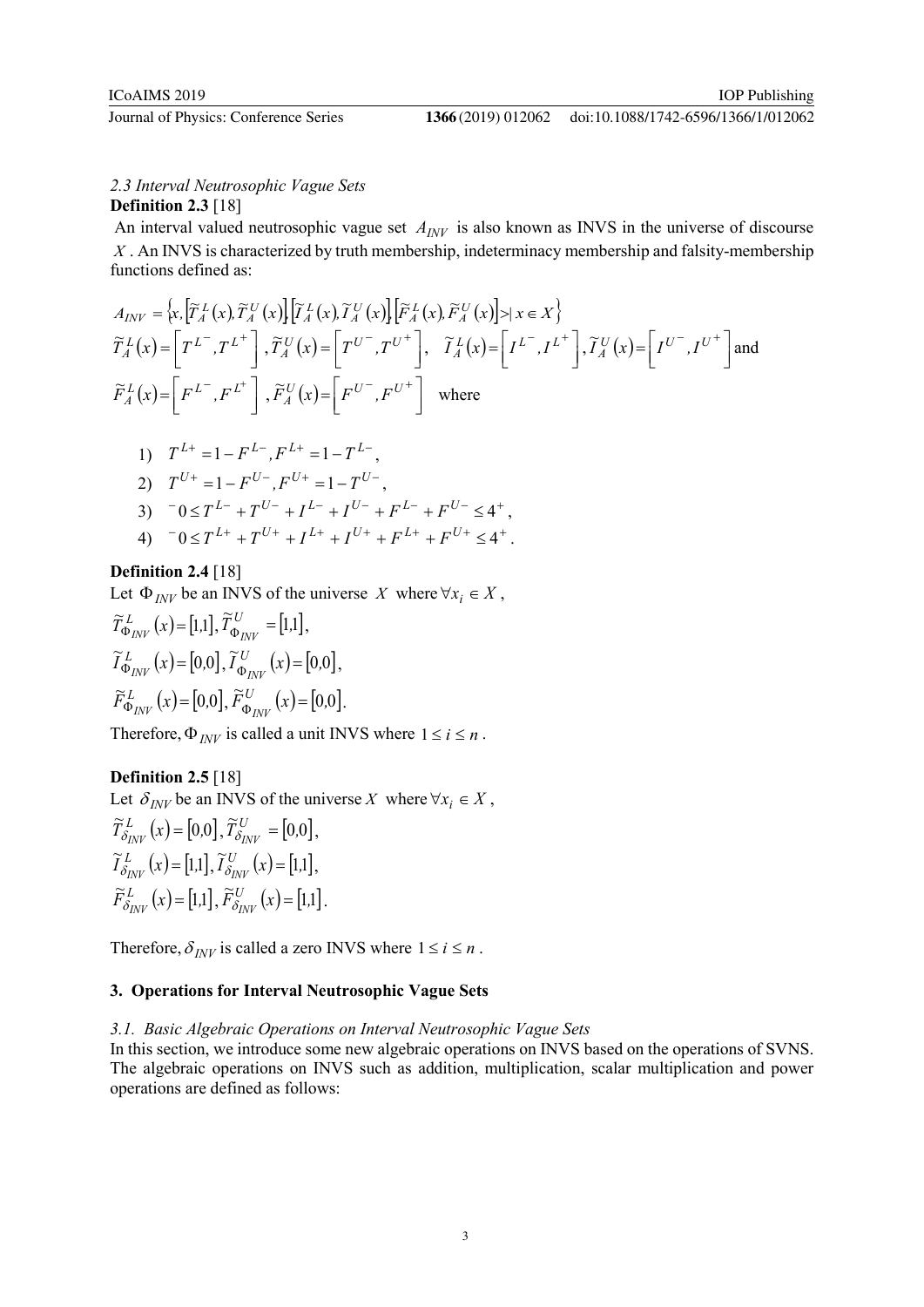# **Definition 3.1**

Let 
$$
A = \left\langle \left\{ \left[ T_1^{L-}, T_1^{L+} \right] \left[ T_1^{U-}, T_1^{U+} \right] \right\} \left\{ I_1^{L-}, I_1^{L+} \right\} \left[ I_1^{U-}, I_1^{U+} \right] \right\} \left\{ F_1^{L-}, F_1^{L+} \right\} \left[ F_1^{U-}, F_1^{U+} \right] \right\} \rangle
$$
 and  
\n
$$
B = \left\langle \left\{ \left[ T_2^{L-}, T_2^{L+} \right] \left[ T_2^{U-}, T_2^{U+} \right] \right\} \left\{ \left[ I_2^{L-}, I_2^{L+} \right] \left[ I_2^{U-}, I_2^{U+} \right] \right\} \left\{ F_2^{L-}, F_2^{L+} \right\} \left[ F_2^{U-}, F_2^{U+} \right] \right\} \rangle
$$
 be two INVS.

The INVS addition denoted as  $A \oplus B$  are defined as follows:

$$
A \oplus B = \left\langle \left\{ \left[ T_1^{L-} + T_2^{L-} - T_1^{L-} T_2^{L-}, T_1^{L+} + T_2^{L+} - T_1^{L+} T_2^{L+} \right], \left[ T_1^{U-} + T_2^{U-} - T_1^{U-} T_2^{U-}, T_1^{U+} + T_2^{U+} - T_1^{U+} T_2^{U+} \right] \right\} \rangle
$$
  

$$
\left\{ \left[ T_1^{L-} T_2^{L-}, T_1^{L+} T_2^{L+} \right], \left[ T_1^{U-} T_2^{U-}, T_1^{U+} T_2^{U+} \right] \right\} \rangle \left\{ \left[ F_1^{L-} F_2^{L-}, F_1^{L+} F_2^{L+} \right], \left[ F_1^{U-} F_2^{U-}, F_1^{U+} F_2^{U+} \right] \right\} \rangle.
$$

# **Definition 3.2**

Let 
$$
A = \left\langle \left\{ \left[ T_1^{L-}, T_1^{L+} \right] \left[ T_1^{U-}, T_1^{U+} \right] \right\} \left\{ \left[ I_1^{L-}, I_1^{L+} \right] \left[ I_1^{U-}, I_1^{U+} \right] \right\} \left\{ \left[ F_1^{L-}, F_1^{L+} \right] \left[ F_1^{U-}, F_1^{U+} \right] \right\} \right\rangle
$$
 and  
\n
$$
B = \left\langle \left\{ \left[ T_2^{L-}, T_2^{L+} \right] \left[ T_2^{U-}, T_2^{U+} \right] \right\} \left\{ \left[ I_2^{L-}, I_2^{L+} \right] \left[ I_2^{U-}, I_2^{U+} \right] \right\} \left\{ \left[ F_2^{L-}, F_2^{L+} \right] \left[ F_2^{U-}, F_2^{U+} \right] \right\} \right\rangle
$$
 be two INVS.

Then, INVS multiplication denoted by  $A \otimes B$  is defined as follows:

$$
A \otimes B = \left\langle \left\{ \left[ T_1^{L-} T_2^{L-}, T_1^{L+} T_2^{L+} \right], \left[ T_1^{U-} T_2^{U-}, T_1^{U+} T_2^{U+} \right] \right\} \right\rangle \left\{ \left[ I_1^{L-} + I_2^{L-} - I_1^{L-} I_2^{L-}, I_1^{L+} I_2^{L+} - I_1^{L+} I_2^{L+} \right],
$$
\n
$$
\left[ I_1^{U-} + I_2^{U-} - I_1^{U-} I_2^{U-}, I_1^{U+} + I_2^{U+} - I_1^{U+} I_2^{U+} \right] \right\rangle \left\{ \left[ F_1^{L-} + F_2^{L-} - F_1^{L-} F_2^{L-}, F_1^{L+} + F_2^{L+} - F_1^{L+} F_2^{L+} \right] \right\}
$$
\n
$$
\left[ F_1^{U-} + F_2^{U-} - F_1^{U-} F_2^{U-}, F_1^{U+} + F_2^{U+} - F_1^{U+} F_2^{U+} \right] \right\rangle \right\rangle.
$$

# **Definition 3.3**

Let 
$$
A = \left\{ \left\{ \left[ T_1^{L-}, T_1^{L+} \right] \left[ T_1^{U-}, T_1^{U+} \right] \right\} \left\{ \left[ I_1^{L-}, I_1^{L+} \right] \left[ I_1^{U-}, I_1^{U+} \right] \right\} \left\{ \left[ F_1^{L-}, F_1^{L+} \right] \left[ F_1^{U-}, F_1^{U+} \right] \right\} \right\}
$$
and
$$
B = \left\{ \left\{ \left[ T_2^{L-}, T_2^{L+} \right] \left[ T_2^{U-}, T_2^{U+} \right] \right\} \left\{ \left[ I_2^{L-}, I_2^{L+} \right] \left[ I_2^{U-}, I_2^{U+} \right] \right\} \left\{ \left[ F_2^{L-}, F_2^{L+} \right] \left[ F_2^{U-}, F_2^{U+} \right] \right\} \right\}
$$
be two INVS.

Then, INVS scalar multiplication denoted by λ*A* is defined as follows:

$$
\lambda A = \left\langle \left\{ \left[ 1 - \left( 1 - T_1^{L-} \right)^{\lambda}, \left( 1 - 1 - T_1^{L+} \right)^{\lambda} \right], \left[ 1 - \left( 1 - T_1^{U-} \right)^{\lambda}, \left( 1 - 1 - T_1^{U+} \right)^{\lambda} \right] \right\}, \left\{ \left[ \left( T_1^{L-} \right)^{\lambda}, \left( T_1^{L+} \right)^{\lambda} \right], \left[ \left( T_1^{U-} \right)^{\lambda}, \left( T_1^{U+} \right)^{\lambda} \right] \right\} \right\rangle
$$

$$
\left\{ \left[ \left( F_1^{L-} \right)^{\lambda}, \left( F_1^{L+} \right)^{\lambda} \right], \left[ \left( F_1^{U-} \right)^{\lambda}, \left( F_1^{U+} \right)^{\lambda} \right], \lambda \in \mathfrak{R}, \lambda > 0 \right\} \right\rangle.
$$

# **Definition 3.4**

Let 
$$
A = \left\langle \left\{ \left[ T_1^{L-}, T_1^{L+} \right] \left[ T_1^{U-}, T_1^{U+} \right] \right\} \left\{ \left[ I_1^{L-}, I_1^{L+} \right] \left[ I_1^{U-}, I_1^{U+} \right] \right\} \left\{ \left[ F_1^{L-}, F_1^{L+} \right] \left[ F_1^{U-}, F_1^{U+} \right] \right\} \right\rangle
$$
and  
\n
$$
B = \left\langle \left\{ \left[ T_2^{L-}, T_2^{L+} \right] \left[ T_2^{U-}, T_2^{U+} \right] \right\} \left\{ \left[ I_2^{L-}, I_2^{L+} \right] \left[ I_2^{U-}, I_2^{U+} \right] \right\} \left\{ \left[ F_2^{L-}, F_2^{L+} \right] \left[ F_2^{U-}, F_2^{U+} \right] \right\} \right\rangle
$$
 be two INVS.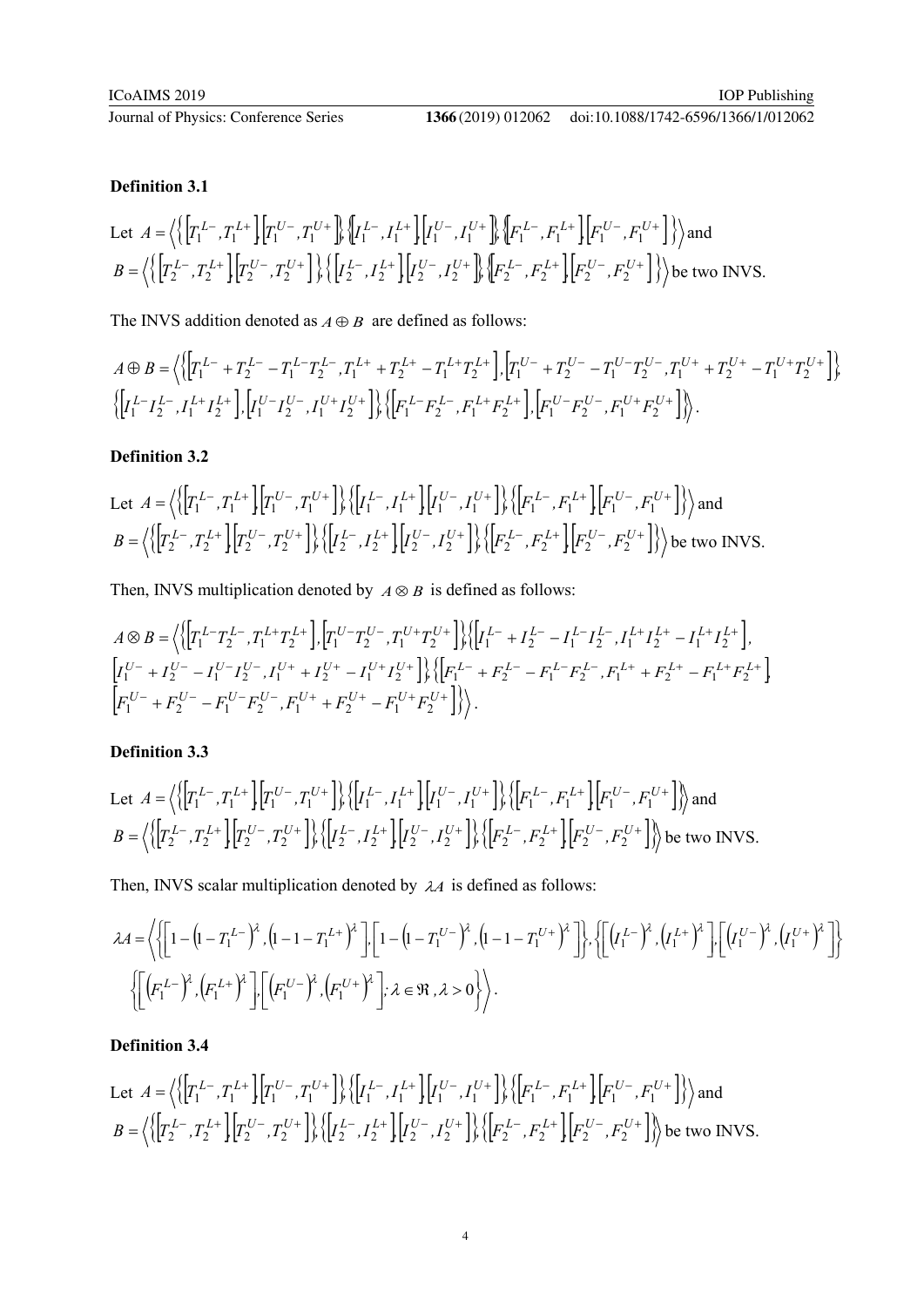doi:10.1088/1742-6596/1366/1/012062

Then, INVS power denoted by  $A^{\lambda}$  is defined as follows:

$$
A^{\lambda} = \left\langle \left\{ \left[ \left( T_1^{L-} \right)^{\lambda}, \left( T_1^{L+} \right)^{\lambda} \right], \left[ \left( T_1^{U-} \right)^{\lambda}, \left( T_1^{U+} \right)^{\lambda} \right] \right\}, \left\{ \left[ 1 - \left( 1 - T_1^{L-} \right)^{\lambda}, 1 - \left( 1 - T_1^{L+} \right)^{\lambda} \right], \left[ 1 - \left( 1 - T_1^{U-} \right)^{\lambda}, 1 - \left( 1 - T_1^{U+} \right)^{\lambda} \right] \right\} \right\rangle
$$
  

$$
\left\{ \left[ 1 - \left( 1 - F_1^{L-} \right)^{\lambda}, 1 - \left( 1 - F_1^{L+} \right)^{\lambda} \right], \left[ 1 - \left( 1 - F_1^{U-} \right)^{\lambda}, 1 - \left( 1 - F_1^{U+} \right)^{\lambda} \right], \lambda \in \mathbb{R}, \lambda > 0 \right\}.
$$

To illustrate these operations, examples are given and we recall Definition 3.1, 3.2, 3.3 and 3.4.

**Example 3.1:** Let  $A = \langle \{ [0.2, 0.5], [0.2, 0.3] \}, \{ [0.1, 0.6], [0.3, 0.6] \}, \{ [0.5, 0.8], [0.7, 0.8] \} : x \in X \rangle$ and  $B = \left\langle \{ [0.2, 0.6], [0.4, 0.9] \}, \{ [0.5, 0.5], [0.3, 0.6] \}, \{ [0.4, 0.8], [0.1, 0.6] \} : x \in X \right\rangle$ , then the INVS addition operation is given as follows:

By Definition 3.1,

 $A \oplus B = \left\langle \left\{ \begin{bmatrix} 0.2 + 0.2 - (0.2)(0.2), 0.5 + 0.6 - (0.5)(0.6) \end{bmatrix}, \begin{bmatrix} 0.2 + 0.4 - (0.2)(0.4), 0.3 + 0.9 - (0.3)(0.9) \end{bmatrix} \right\}$  $\{[(0.1)(0.5), (0.6)(0.5)], [(0.3)(0.3), (0.6)(0.6)], \{[(0.5)(0.4), (0.8)(0.8)], [(0.7)(0.1), (0.8)(0.6)]\}\}$  $=\langle \{ [0.36, 0.8], [0.52, 0.93] \}, \{ [0.05, 0.3], [0.09, 0.36] \}, [0.2, 0.64], [0.07, 0.48] \} \rangle,$ 

and we check the INVS addition as follows:

From Definition 2.3 we have,  $T^{L+} = 1 - F^{L-} = 0.8 + 0.2 = 1$ ,  $F^{L^+} = 1 - T^{L^-} = 0.64 + 0.36 = 1$ .  $F^{U^-} = 1 - T^{U^+} = 0.07 + 0.93 = 1$  and  $T^{U^-} = 1 - F^{U^+} = 0.52 + 0.48 = 1$ .

Using condition  $0 \le T^{L-} + T^{U-} + I^{L-} + I^{U-} + F^{L-} + F^{U-} \le 4^+$ , therefore, we have  $0.36 + 0.52 + 0.05 + 0.09 + 0.2 + 0.07 = 1.29$  and  $0.05 + T^{L^+} + T^{U^+} + T^{L^+} + T^{U^+} + T^{L^+} + T^{U^+} \leq 4^+$ , therefore, we have  $0.8 + 0.93 + 0.3 + 0.36 + 0.64 + 0.48 = 3.51$ .

The calculation for INVS multiplication, scalar and power is calculated similarly as follows.

# **Example 3.2:**

Consider Example 3.1. Then by Definition 3.2, the INVS multiplication between *A*and *B* as follows:

$$
A \otimes B = \left\langle \left\{ \left[ (0.2)(0.2), (0.5)(0.6) \right], \left[ (0.2)(0.4), (0.3)(0.9) \right] \right\}, \left\{ \left[ 0.1 + 0.5 - (0.1)(0.5) \right], \left[ 0.6 + 0.5 - (0.6)(0.5) \right] \right\} \right\rangle
$$
  
\n
$$
\left[ 0.3 + 0.3 - (0.3)(0.3) \right], \left[ 0.6 + 0.6 - (0.6)(0.6) \right], \left\{ \left[ 0.7 + 0.1 - (0.7)(0.1), 0.8 + 0.6 - (0.8)(0.6) \right] \right\} \right\rangle
$$
  
\n
$$
= \left\langle \left\{ \left[ 0.04, 0.3 \right], \left[ 0.08, 0.27 \right] \right\}, \left\{ \left[ 0.05, 0.8 \right], \left[ 0.51, 0.84 \right] \right\}, \left\{ \left[ 0.7, 0.96 \right], \left[ 0.73, 0.92 \right] \right\} \right\rangle.
$$

# **Example 3.3:**

Consider Example 3.1. Then by Definition 3.3, if  $\lambda = 2$  we have  $\lambda A = \left\{ \left\{ \left[ 1 - \left( 1 - 0.2 \right)^2, 1 - \left( 1 - 0.5 \right)^2 \right], \left[ 1 - \left( 1 - 0.2 \right)^2, 1 - \left( 1 - 0.3 \right)^2 \right] \right\}, \left\{ \left[ \left( 0.1 \right)^2, \left( 0.6 \right)^2 \right], \left[ \left( 0.3 \right)^2, \left( 0.6 \right)^2 \right] \right\}, \left\{ \left[ \left( 0.5 \right)^2, \left( 0.8 \right)^2 \right], \left[ \left( 0.6 \right)^2, \left( 0.6 \$  $[(0.7)^2, (0.8^2)]$  $=\langle \{ [0.36, 0.75], [0.36, 0.51] \}, \{ [0.01, 0.36], [0.09, 0.36] \}, \{ [0.25, 0.64], [0.49, 0.64] \} \rangle.$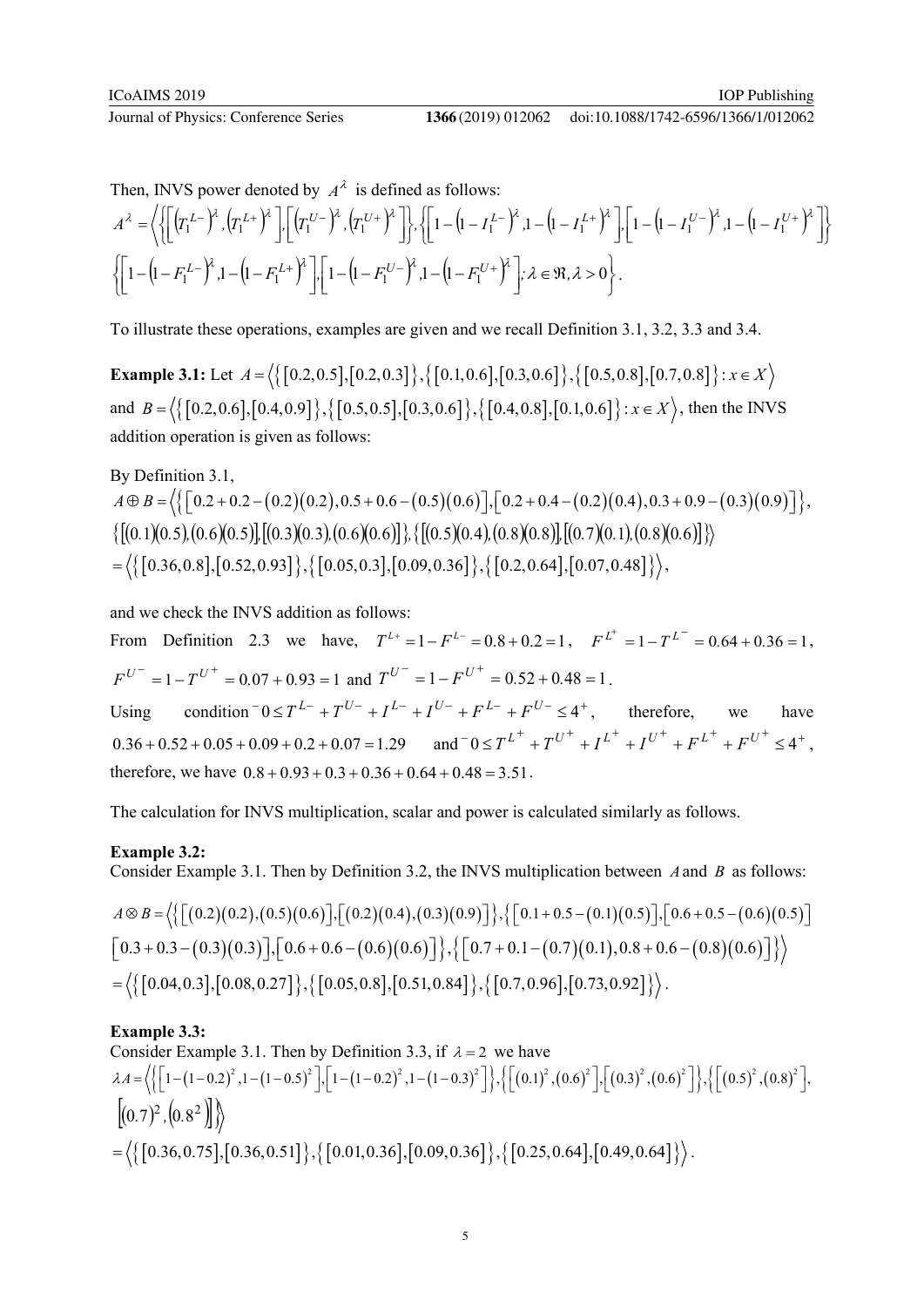# **Example 3.4:**

Consider Example 3.1. Then by definition 3.4, if  $\lambda = 2$  we have

$$
A^{\lambda} = \left\langle \left\{ \left[ (0.2)^2, (0.5)^2 \right] \left[ (0.2)^2, (0.3)^2 \right] \right\} \left\{ \left[ 1 - (1 - 0.1)^2, 1 - (1 - 0.6)^2 \right] \left[ 1 - (1 - 0.3)^2 \right] \left[ 1 - (1 - 0.6)^2 \right] \right\} \right\rangle
$$
  

$$
\left\{ \left[ 1 - (1 - 0.5)^2, 1 - (1 - 0.8)^2 \right] \left[ 1 - (1 - 0.7)^2, 1 - (1 - 0.8)^2 \right] \right\}
$$
  

$$
= \left\langle \left\{ \left[ 0.04, 0.25 \right] \left[ 0.04, 0.09 \right] \right\}, \left\{ \left[ 0.36, 0.84 \right] \left[ 0.51, 0.84 \right] \right\}, \left\{ \left[ 0.75, 0.96 \right] \left[ 0.91, 0.96 \right] \right\} \right\rangle.
$$

# **Theorem 1**

Let *A* and *B* be two INVS and  $\lambda \lambda_1, \lambda_2 > 0$ . Then<br>i.  $A \oplus B = B \oplus A$ 

i.  $A \oplus B = B \oplus A$ <br>ii.  $A \otimes B = B \otimes A$  $A \otimes B = B \otimes A$ iii.  $\lambda(A \oplus B) = \lambda A \oplus \lambda B$ iv.  $\lambda_1 A \oplus \lambda_2 A = (\lambda_1 \oplus \lambda_2) A$ v.  $A^{\lambda_1} \otimes A^{\lambda_2} = A^{\lambda_1 + \lambda_2}$ vi.  $A^{\lambda} \otimes B^{\lambda} = (A \otimes B)^{\lambda}$ 

Proof (i), (ii), (iv) and (vi) are obvious; thus we prove the others.

# **Proof (iii)**

By definition 3.1 and definition 3.3, we have  
\n
$$
A \oplus B = \left\langle \left\{ \left[ T_1^{L-} + T_2^{L-} - \left( T_1^{L-} \right) T_2^{L-} \right] T_1^{L+} + T_2^{L+} - \left( T_1^{L+} \right) T_2^{L+} \right\} \right\rangle
$$
\n
$$
\left[ T_1^{U-} + T_2^{U-} - \left( T_1^{U-} \right) T_2^{U-} \right] T_1^{U+} + T_2^{U+} - \left( T_1^{U+} \right) T_2^{U+} \right\rangle \right\rangle \left\{ \left[ \left( I_1^{L-} \right) \left( I_2^{L-} \right) \left( I_1^{L+} \right) \left( I_2^{L+} \right) \right\} \right\rangle
$$
\n
$$
\left[ I_1^{U-} \right) \left( I_2^{U-} \right) \left( I_1^{U+} \right) \left( I_2^{U+} \right) \right\rangle \left\{ \left[ \left( F_1^{L-} \right) \left( F_2^{L-} \right) \left( F_1^{L+} \right) \left( F_2^{L+} \right) \right\} \left\{ \left[ T_1^{U-} \right) \left( F_2^{U-} \right) \left( F_1^{U+} \right) \left( F_2^{U-} \right) \left( F_1^{U+} \right) \left( F_2^{U-} \right) \right\} \right\rangle
$$
\n
$$
\lambda(A \oplus B) = \left\langle \left\{ \left[ 1 - \left[ 1 - \left( T_1^{L-} + T_2^{L-} - \left( T_1^{L-} \right) T_2^{L-} \right) \right] \right\rangle^2 , 1 - \left[ 1 - \left( T_1^{L+} + T_2^{L+} - \left( T_1^{L+} \right) T_2^{L+} \right) \right] \right\rangle \right\rangle
$$
\n
$$
\left\{ \left[ \left( \left( I_1^{L-} \right) \left( I_2^{L-} \right) \right\rangle^2, \left( \left( I_1^{L+} \right) \left( I_2^{L+} \right) \right\rangle^2 \right] \right\} \left[ \left( \left( I_1^{U-
$$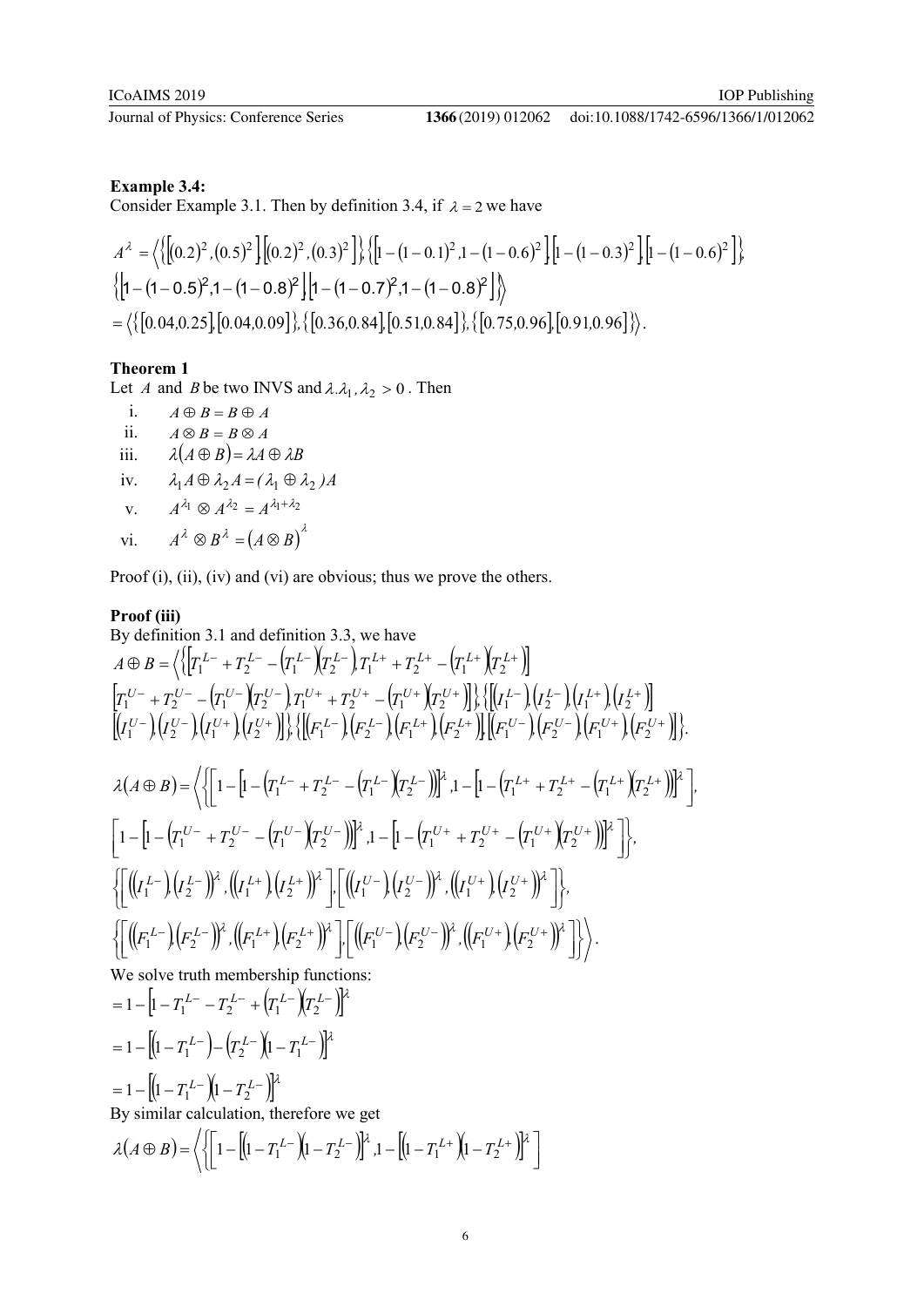doi:10.1088/1742-6596/1366/1/012062

$$
\begin{bmatrix}\n1-\left[(1-T_{1}^{U-1})(1-T_{2}^{U-1})\right]^{2} \cdot 1-\left[(1-T_{1}^{U+1})(1-T_{2}^{U+1})\right]^{2} \cdot \frac{1}{2}\n\end{bmatrix}, \\
\left[\left[\left((I_{1}^{L-1})(I_{2}^{L-1})\right) ^{2} \cdot ((I_{1}^{L+1})(I_{2}^{L+1})\right) ^{2} \cdot \left[(I_{1}^{U-1})(I_{2}^{U-1})\right) ^{2} \cdot ((I_{1}^{U+1})(I_{2}^{U+1})\right]^{2} \cdot \right], \\
\left[\left((F_{1}^{L-1})(F_{2}^{L-1})\right) ^{2} \cdot ((F_{1}^{L+1})(F_{2}^{L+1})\right) ^{2} \cdot \left[\left[(F_{1}^{U-1})(F_{2}^{U-1})\right) ^{2} \cdot ((F_{1}^{U+1})(F_{2}^{U+1})\right]^{2} \right]\right), \\
Now \lambda A \oplus \lambda B = \left\langle \left\{\left[\left(1-(1-T_{1}^{L-1})^{2} \right) + \left(1-(1-T_{2}^{L-1})^{2} \right) - \left(1-(1-T_{1}^{L-1})^{2} \right) \left(1-(1-T_{2}^{L-1})^{2} \right) \right] \cdot \right.\n\left.\left[\left(1-(1-T_{1}^{U-1})^{2} \right) + \left(1-(1-T_{2}^{U-1})^{2} \right) - \left(1-(1-T_{1}^{U-1})^{2} \right) \left(1-(1-T_{2}^{U-1})^{2} \right) \right]\right] \\
=\left[\left(1-(1-T_{1}^{U-1})^{2} \right) + \left(1-(1-T_{2}^{U-1})^{2} \right) - \left(1-(1-T_{1}^{U-1})^{2} \right) \right] + \left(1-(1-T_{2}^{U-1})^{2} \right)\right]. \\
\left[\left[\left((I_{1}^{L-1})^{2} \cdot (I_{2}^{L-1})^{2} \cdot (I_{1}^{L+1})^{2} (I_{2}^{L+1})^{2} \right) - \left[(1-(1-T_{1}^{U-1})^{2} \right) \cdot (I_{1}^{U-1})^{2} \right] \cdot \right]\right\rangle.
$$
\nIt is proved

In the similar manner, hence we get

$$
= \left\{ \left[1 - \left[ \left(1 - T_1^{L-} \right) \left(1 - T_2^{L-} \right) \right]^2, 1 - \left[ \left(1 - T_1^{L+} \right) \left(1 - T_2^{L+} \right) \right]^2 \right], \left[1 - \left[ \left(1 - T_1^{U-} \right) \left(1 - T_2^{U-} \right) \right]^2, 1 - \left[ \left(1 - T_1^{U+} \right) \left(1 - T_2^{U+} \right) \right]^2 \right] \right\}
$$

# **Proof (v)**

By definition 3.2 and definition 3.4, we have

$$
A^{\lambda_1} \otimes A^{\lambda_2} = \left\langle \left\{ \left[ \left( T_1^{L-} \right)^{\lambda_1} \left( T_1^{L-} \right)^{\lambda_2}, \left( T_1^{L+} \right)^{\lambda_1} \left( T_1^{L+} \right)^{\lambda_2} \right], \left[ \left( T_1^{U-} \right)^{\lambda_1} \left( T_1^{U-} \right)^{\lambda_2}, \left( T_1^{U+} \right)^{\lambda_1} \left( T_1^{U+} \right)^{\lambda_2} \right] \right\rangle,
$$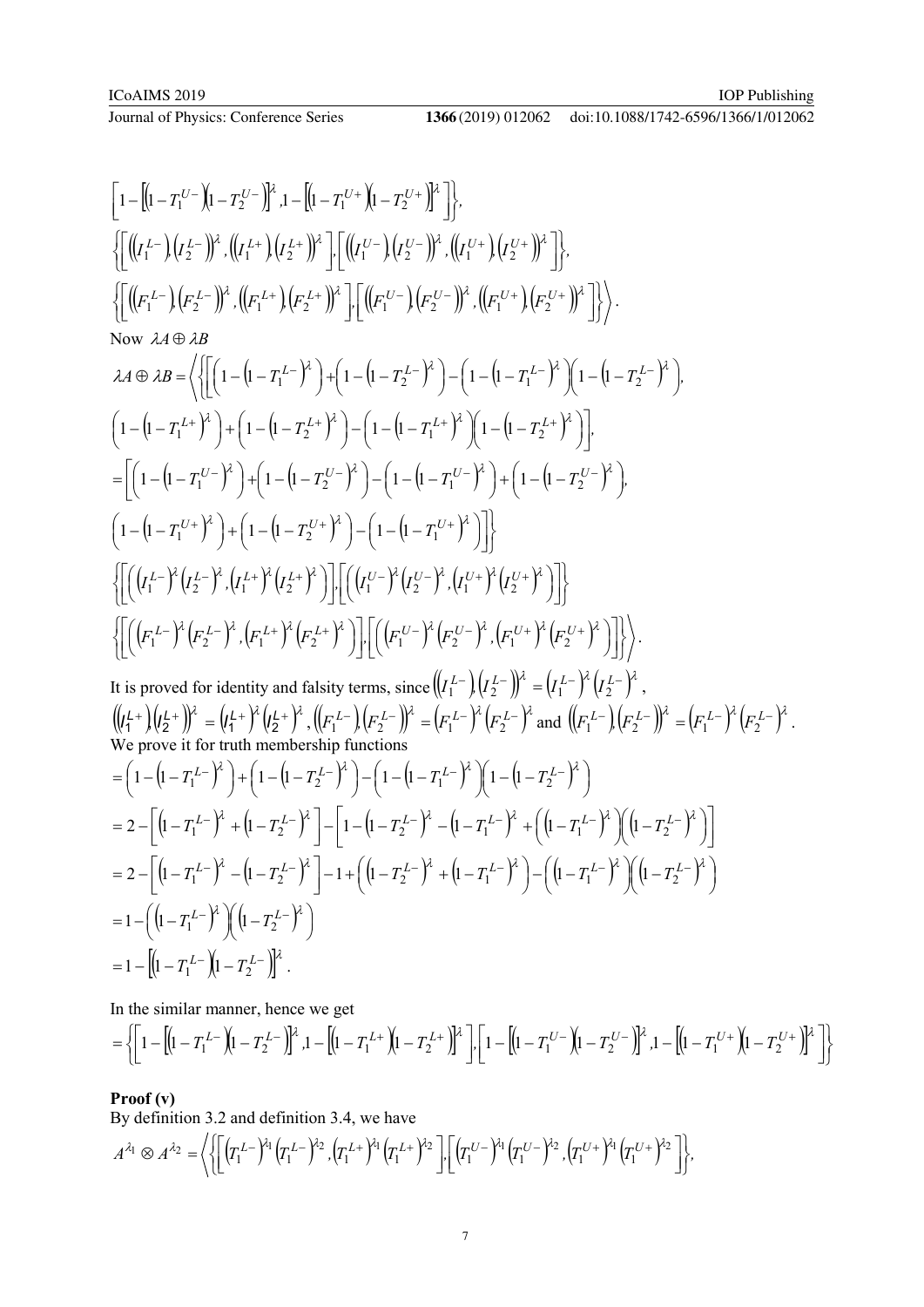Journal of Physics: Conference Series

$$
\begin{split}\n&\left\{\left[\left(1-\left(1-I_{1}^{L-}\right)^{\lambda_{1}}\right)+\left(1-\left(1-I_{1}^{L-}\right)^{\lambda_{2}}\right)-\left(1-\left(1-I_{1}^{L-}\right)^{\lambda_{1}}\right)\left(1-\left(1-I_{1}^{L-}\right)^{\lambda_{2}}\right)\right], \\
&\left(1-\left(1-I_{1}^{L+}\right)^{\lambda_{1}}\right)+\left(1-\left(1-I_{1}^{L+}\right)^{\lambda_{2}}\right)-\left(1-\left(1-I_{1}^{L+}\right)^{\lambda_{1}}\right)+\left(1-\left(1-I_{1}^{L+}\right)^{\lambda_{2}}\right)\right]\n\end{split}
$$
\n
$$
\begin{split}\n&\left[\left(1-\left(1-I_{1}^{U-}\right)^{\lambda_{1}}\right)+\left(1-\left(1-I_{1}^{U-}\right)^{\lambda_{2}}\right)-\left(1-\left(1-I_{1}^{U-}\right)^{\lambda_{1}}\right)\left(1-\left(1-I_{1}^{U-}\right)^{\lambda_{2}}\right)\right], \\
&\left(1-\left(1-I_{1}^{U+}\right)^{\lambda_{1}}\right)+\left(1-\left(1-I_{1}^{U+}\right)^{\lambda_{2}}\right)-\left(1-\left(1-I_{1}^{U+}\right)^{\lambda_{1}}\right)\left(1-\left(1-I_{1}^{U+}\right)^{\lambda_{2}}\right)\right]\n\end{split}
$$
\n
$$
\left\{\left[\left(1-\left(1-F_{1}^{L-}\right)^{\lambda_{1}}\right)+\left(1-\left(1-F_{1}^{L-}\right)^{\lambda_{2}}\right)-\left(1-\left(1-F_{1}^{L-}\right)^{\lambda_{1}}\right)\left(1-\left(1-F_{1}^{L-}\right)^{\lambda_{2}}\right)\right], \\
&\left(1-\left(1-F_{1}^{L+}\right)^{\lambda_{1}}\right)+\left(1-\left(1-F_{1}^{L+}\right)^{\lambda_{2}}\right)-\left(1-\left(1-F_{1}^{L+}\right)^{\lambda_{1}}\right)+\left(1-\left(1-F_{1}^{L+}\right)^{\lambda_{2}}\right)\right]\n\end{split}
$$
\n
$$
\left[\left(1-\left(1-F_{1}^{U-}\right)^{\lambda_{1}}\right)+\left(1-\left(1-F_{1}^{U-}\right)^{\lambda_{2}}\right)-
$$

$$
=2\left(\left(1-I_{1}^{L-}\right)^{\lambda_{1}}\right)+\left(\left(1-I_{1}^{L-}\right)^{\lambda_{2}}\right)-\left(1-\left(1-I_{1}^{L-}\right)^{\lambda_{1}}\right)\left(1-\left(1-I_{1}^{L-}\right)^{\lambda_{2}}\right)
$$
\n
$$
=2-\left(\left(1-I_{1}^{L-}\right)^{\lambda_{1}}\right)+\left(\left(1-I_{1}^{L-}\right)^{\lambda_{2}}\right)-\left(1-\left(1-I_{1}^{L-}\right)^{\lambda_{2}}-\left(1-I_{1}^{L-}\right)^{\lambda_{1}}+\left(1-I_{1}^{L-}\right)^{\lambda_{1}}\left(1-I_{1}^{L-}\right)^{\lambda_{2}}\right)
$$
\n
$$
=2-\left(\left(1-I_{1}^{L-}\right)^{\lambda_{1}}\right)-\left(\left(1-I_{1}^{L-}\right)^{\lambda_{2}}\right)-1+\left(\left(1-I_{1}^{L-}\right)^{\lambda_{2}}+\left(1-I_{1}^{L-}\right)^{\lambda_{1}}-\left(1-I_{1}^{L-}\right)^{\lambda_{1}}\left(1-I_{1}^{L-}\right)^{\lambda_{2}}\right)
$$
\n
$$
=1-\left(1-I_{1}^{L-}\right)^{\lambda_{1}}\left(1-I_{1}^{L-}\right)^{\lambda_{2}}.
$$

By the similar calculation, hence we get

$$
A^{\lambda_1} \otimes A^{\lambda_2} = \left\langle \left\{ \left[ \left( T_1^{L-} \right)^{\lambda_1}, \left( T_1^{L+} \right)^{\lambda_2} \right], \left[ \left( T_1^{U-} \right)^{\lambda_1}, \left( T_1^{U+} \right)^{\lambda_2} \right] \right\},\
$$
  

$$
\left\{ \left[ 1 - \left[ \left( 1 - I_1^{L-} \right)^{\lambda_1} \left( 1 - I_1^{L-} \right)^{\lambda_2} \right], 1 - \left[ \left( 1 - I_1^{L+} \right)^{\lambda_1} \left( 1 - I_1^{L+} \right)^{\lambda_2} \right] \right] \right\},\
$$
  

$$
\left[ 1 - \left[ \left( 1 - I_1^{U-} \right)^{\lambda_1} \left( 1 - I_1^{U-} \right)^{\lambda_2} \right], 1 - \left[ \left( 1 - I_1^{U+} \right)^{\lambda_1} \left( 1 - I_1^{U+} \right)^{\lambda_2} \right] \right]\right\},\
$$
  

$$
\left\{ \left[ 1 - \left[ \left( 1 - F_1^{L-} \right)^{\lambda_1} \left( 1 - F_1^{L-} \right)^{\lambda_2} \right], 1 - \left[ \left( 1 - F_1^{L+} \right)^{\lambda_1} \left( 1 - F_1^{L+} \right)^{\lambda_2} \right] \right]\right\}
$$
  

$$
\left[ 1 - \left[ \left( 1 - F_1^{U-} \right)^{\lambda_1} \left( 1 - F_1^{U-} \right)^{\lambda_2} \right], 1 - \left[ \left( 1 - I_1^{U+} \right)^{\lambda_1} \left( 1 - I_1^{U+} \right)^{\lambda_2} \right] \right] \right\} \right\}.
$$

Now  $A^{\lambda_1 + \lambda_2}$  by using definition 3.4, we have  $A^{\lambda_1+\lambda_2}=\left\langle \left\{ \!\!\left\{ T_1^{\,L-},T_1^{\,L+}\right\} \!\!\left\{ T_1^{\,U-},T_1^{\,U+}\right\} \!\!\right\} \!\left\{ \!I_1^{\,L-},I_1^{\,L+}\right\} \!\!\left\{ \!I_1^{\,U-},I_1^{\,U+}\right\} \!\!\left\{ \!F_1^{\,L-},F_1^{\,L+}\right\} \!\!\left\{ \!F_1^{\,U-},F_1^{\,U+}\right\} \!\!\right\}^{\lambda_1+\lambda_2}$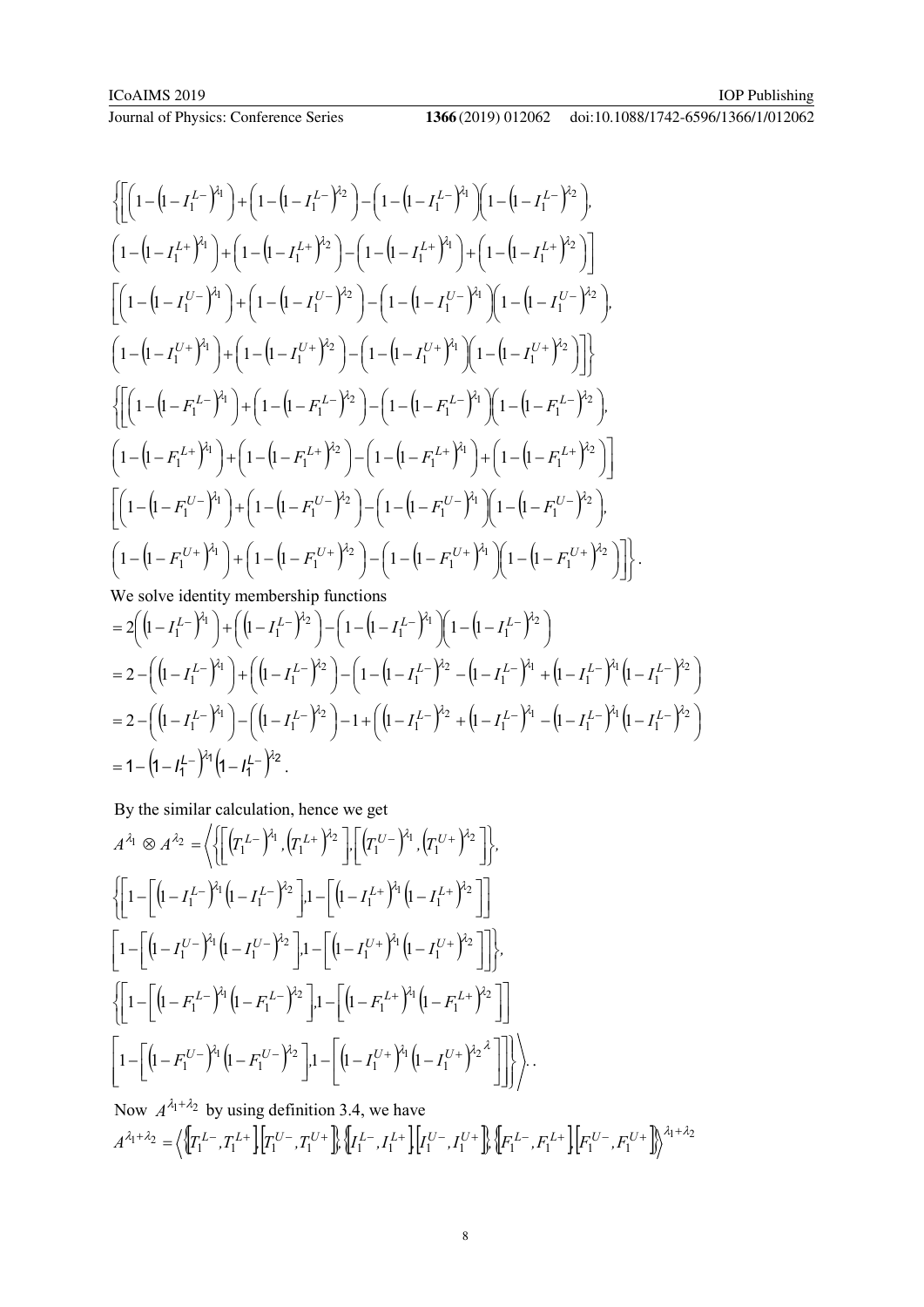#### doi:10.1088/1742-6596/1366/1/012062

$$
= \left\langle \left\{ \left[ (\tau_{1}^{L-})^{i_{1}+\lambda_{2}} , (\tau_{1}^{L+})^{i_{1}+\lambda_{2}} \right] , \left[ (\tau_{1}^{U-})^{i_{1}+\lambda_{2}} , (\tau_{1}^{U+})^{i_{1}+\lambda_{2}} \right] \right\}, \left\{ \left[ 1 - (1 - I_{1}^{L-})^{i_{1}+\lambda_{2}} , 1 - (1 - I_{1}^{L+})^{i_{1}+\lambda_{2}} \right] \right\} \right\rangle
$$
\n
$$
\left[ 1 - (1 - I_{1}^{U-})^{i_{1}+\lambda_{2}} , 1 - (1 - I_{1}^{U+})^{i_{1}+\lambda_{2}} \right] \right\rangle, \left\{ \left[ 1 - (1 - F_{1}^{L-})^{i_{1}+\lambda_{2}} , 1 - (1 - F_{1}^{L+})^{i_{1}+\lambda_{2}} \right] \right\rangle
$$
\n
$$
= \left\langle \left\{ \left[ (\tau_{1}^{L-})^{i_{1}} (\tau_{1}^{L-})^{i_{2}} , (\tau_{1}^{L+})^{i_{1}} (\tau_{1}^{L+})^{i_{2}} \right] \right\} \right\rangle.
$$
\n
$$
= \left\langle \left\{ \left[ (\tau_{1}^{L-})^{i_{1}} (\tau_{1}^{L-})^{i_{2}} , (\tau_{1}^{L+})^{i_{1}} (\tau_{1}^{L+})^{i_{2}} \right] \right\} \right\rangle.
$$
\n
$$
\left\{ \left[ 1 - \left[ (1 - I_{1}^{L-})^{i_{1}} (1 - I_{1}^{L-})^{i_{2}} \right] , 1 - \left[ (1 - I_{1}^{L+})^{i_{1}} (1 - I_{1}^{L+})^{i_{2}} \right] \right] \right\},
$$
\n
$$
\left\{ \left[ 1 - \left[ (1 - I_{1}^{U-})^{i_{1}} (1 - I_{1}^{U-})^{i_{2}} \right] , 1 - \left[ (1 - I_{1}^{U+})^{i_{1}} (1 - I_{1}^{U+})^{i_{2}} \right] \right] \right\},
$$
\n
$$
\left\{ \left[ 1 - \left[ (1 - I_{1}^{U-})^{i_{1}} (1 - I_{1}^{U-})^{i_{2}} \right] , 1 - \left[
$$

# **4. Conclusion**

In this paper, we defined some new operations on interval neutrosophic vague set under neutrosophic environment. The basic algebraic operations on interval neutrosophic vague sets namely addition, multiplication, scalar multiplication and power along with illustrative examples were presented. Subsequently, the basic properties of these operations such as commutative law and relevant laws are mathematically proven. This new extension will broaden the fundamental knowledge of existing set theories and subsequently could be applied to real life experiments where truthness, indeterminacy and falsity could be dealth with.

#### **Acknowledgement**

We acknowledged that this work is fully supported by Fundamental Research Grant Scheme (FRGS), Grant No. 59522

# **References**

- [1] L. A. Zadeh, "Fuzzy sets," *Inf. Control*, vol. 8, no. 3, pp. 338–353, Jun. 1965.
- [2] W.-L. Gau and D. J. Buehrer, "Vague sets," *IEEE Trans. Syst. Man. Cybern.*, vol. 23, no. 2, pp. 610–614, 1993.
- [3] Z. Pawlak, "Rough sets," *Int. J. Comput. Inf. Sci.*, vol. 11, no. 5, pp. 341–356, Oct. 1982.
- [4] U. Rivieccio, "Neutrosophic logics: Prospects and problems," *Fuzzy Sets Syst.*, vol. 159, no. 14, pp. 1860–1868, 2008.
- [5] H. Wang, F. Smarandache, Y. Zhang, and R. Sunderraman, "Single valued neutrosophic set," in *Multispace and Multistructure*, vol. IV, 2010, pp. 410–413.
- [6] P. Liu and Y. Wang, "Multiple attribute decision-making method based on single-valued neutrosophic normalized weighted Bonferroni mean," *Neural Comput. Appl.*, vol. 25, no. 7–8, pp. 2001–2010, Dec. 2014.